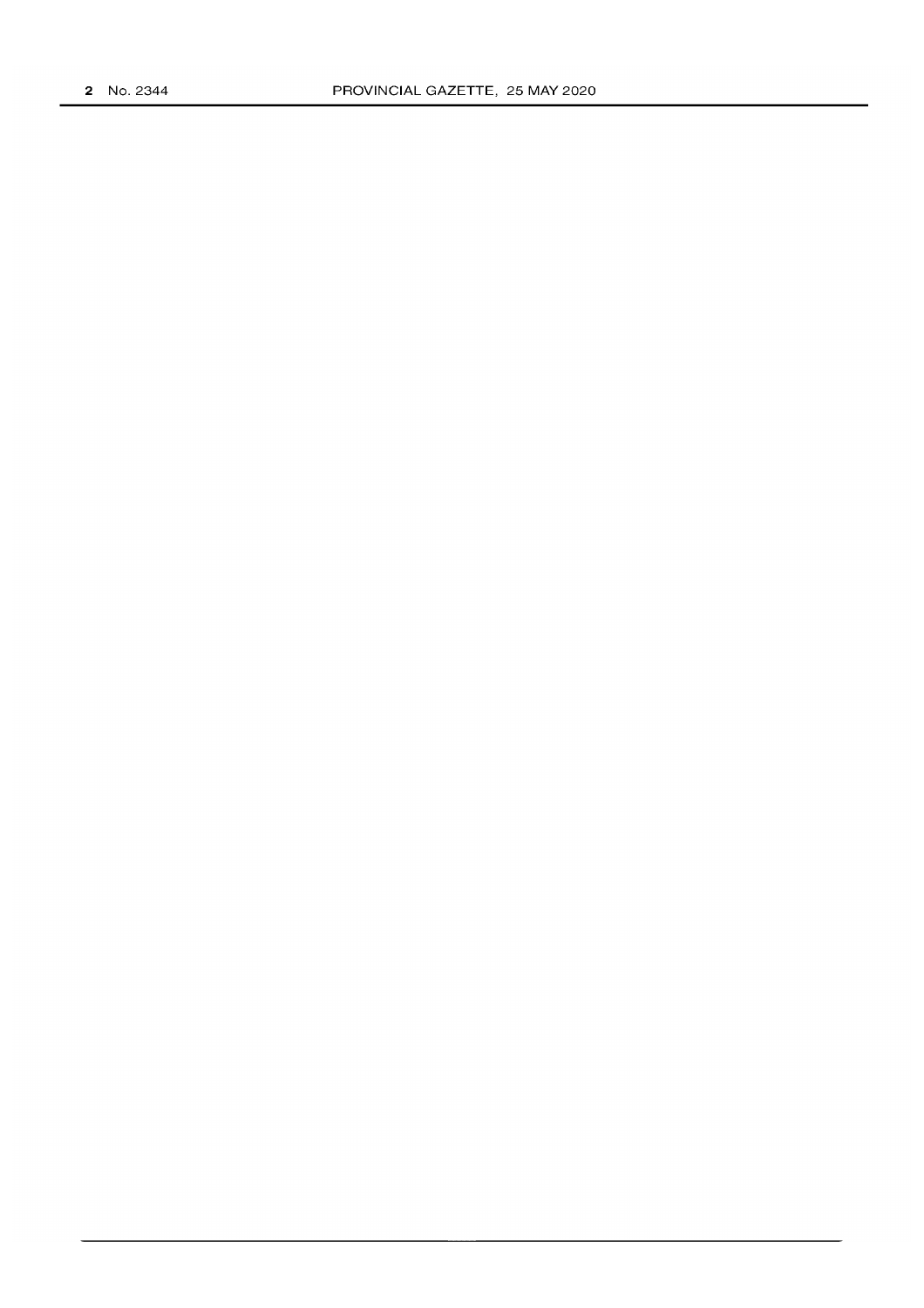# **CONTENTS**

|    |                                                                                                       | Gazette<br>No. | Page<br>No. |
|----|-------------------------------------------------------------------------------------------------------|----------------|-------------|
|    |                                                                                                       |                |             |
|    | <b>GENERAL NOTICES • ALGEMENE KENNISGEWINGS</b>                                                       |                |             |
| 48 | South African National Roads Agency Limited and the National Roads Act (7/1998): Erf 31, Dingle       | 2344           | 14          |
| 48 | Wet op Ruimtelike Beplanning en die Grondgebruik Bestuurswet 16 van 2013, (SPLUMA): Erf 31, Dingle    | 2344           | 14          |
| 49 | Spatial Planning and Land use Management Act 16 of 2013 (SPLUMA): Erf 88, Dingle                      | 2344           | 14          |
| 49 | Wet op Ruimtelike Beplanning en die Grondgebruik Bestuurswet 16 van 2013, (SPLUMA): Erf 88, Dingle    | 2344           | 15          |
| 50 | Spatial Planning and Land use Management Act 16 of 2013 (SPLUMA): Erf 560, Dingle                     | 2344           | 15          |
| 50 | Wet op Ruimtelike Beplanning en die Grondgebruik Bestuurswet 16 van 2013, (SPLUMA): Erf 560, Dingle   | 2344           | 15          |
| 51 | Spatial Planning and Land use Management Act 16 of 2013 (SPLUMA): Erven 501, 520 and 540, Dingle      | 2344           | 16          |
| 51 | Wet op Ruimtelike Beplanning en die Grondgebruik Bestuurswet 16 van 2013, (SPLUMA): Erwe 501, 520 en  |                |             |
|    |                                                                                                       | 2344           | 16          |
| 52 | Local Government: Municipal Systems Act (32/2000): Umsobomvu Municipality: Public Notice: Revision of |                |             |
|    |                                                                                                       | 2344           | 16          |
| 52 | Plaaslike Regering: Wet op Munisipale Sisteme (32/2000): Umsobumvu Munisipaliteit: Publieke           |                |             |
|    |                                                                                                       | 2344           | 17          |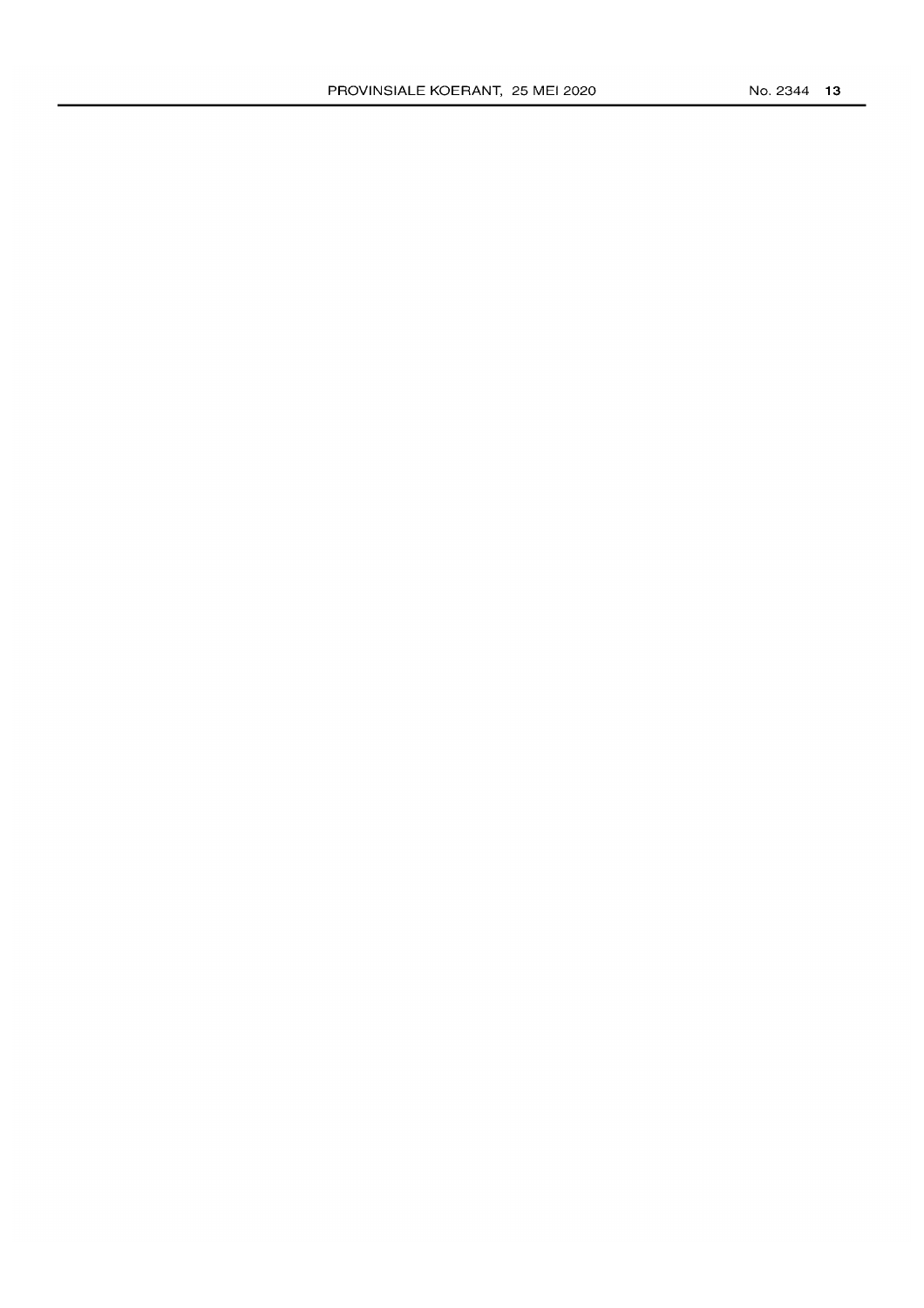# GENERAL NOTICES • ALGEMENE KENNISGEWINGS

# NOTICE 48 OF 2020

### GAMAGARA LOCAL MUNICIPALITY

### FINAL NOTICE: CLOSURE OF ERF 31 (PUBLIC PLACE) DINGLE SITUATED ON GENERAL PLAN S.G. NO. F7543/1987

The Gamagara Local Municipality hereby gives final notice in terms of the Spatial Planning and Land use Management Act 16 of 2013 (SPLUMA) read with the relevant sections of the Gamagara Spatial Planning and Land Use Management By-law and Section 37(2) of the Land Survey Act 8 of 1997 for the amendment of General Plan S.G. No. F7543/1987 Sheet 2 dated 22 January 1988, by the closure of a public place, Erf 31, Dingle.

Mr K LESERWANE MUNICIPAL MANAGER Gamagara Local Municipality, P.O. Box 1001, Kathu, 8446 25 May 2020

Erf 31, Dingle

### KENNISGEWING 48 VAN 2020

### GAMAGARA PLAASLIKE MUNISIPALITEIT

### FINALE KENNISGEWING: SLUITING VAN ERF 31 (PUBLIEKE PLEK) DINGLE GELEE TE ALGEMENE PLAN S.G. NR. F7543/1987.

Die Gamagara Plaaslike Munisipliteit, gee hiermee finaal kennis ingevolge die Wet op Ruimtelike Beplanning en die Grondgebruik Bestuurswet 16 van 2013, (SPLUMA) gelees met die relevante bepalings van die Gamagara Ruimtelike Beplanning en Grondgebruik Bestuur Bywet en Artikel 37(2) van die Grondopmetingswet 8 van 1997 vir die wysiging van Alğemene Plan LG Ño F7543/1987 Vel 2 gedateer 22 Januarie 1988, deur die sluiting van 'n publleke plek, Erf 31, Dingle.

## Mr K LESERWANE MUNISIPALE BESTUURDER Gamagara Plaaslike Munisipliteit, Posbus 1001, Kathu, 8446 25 Mei 2020

Erf 31, Dingle

### NOTICE 49 OF 2020

### GAMAGARA LOCAL MUNICIPALITY

#### FINAL NOTICE: CLOSURE OF ERF 88 (PUBLIC PLACE) DINGLE SITUATED ON GENERAL PLAN S.G. NO. F7543/1987

The Gamagara Local Municipality hereby gives final notice in terms of the Spatial Planning and Land use Management Act 16 of 2013 (SPLUMA) read with the relevant sections of the Gamagara Spatial Planning and Land Use Management By-law and Section 37(2) of the Land Survey Act 8 of 1997 for the amendment of General Plan S.G. No. F7543/1987 Sheet 3 dated 22 January 1988, by the closure of a public place, Erf 88, Dingle.

Mr K LESERWANE MUNICIPAL MANAGER Gamagara Local Municipality, P.O. Box 1001, Kathu, 8446 25 May 2020

Erf 88, Dingle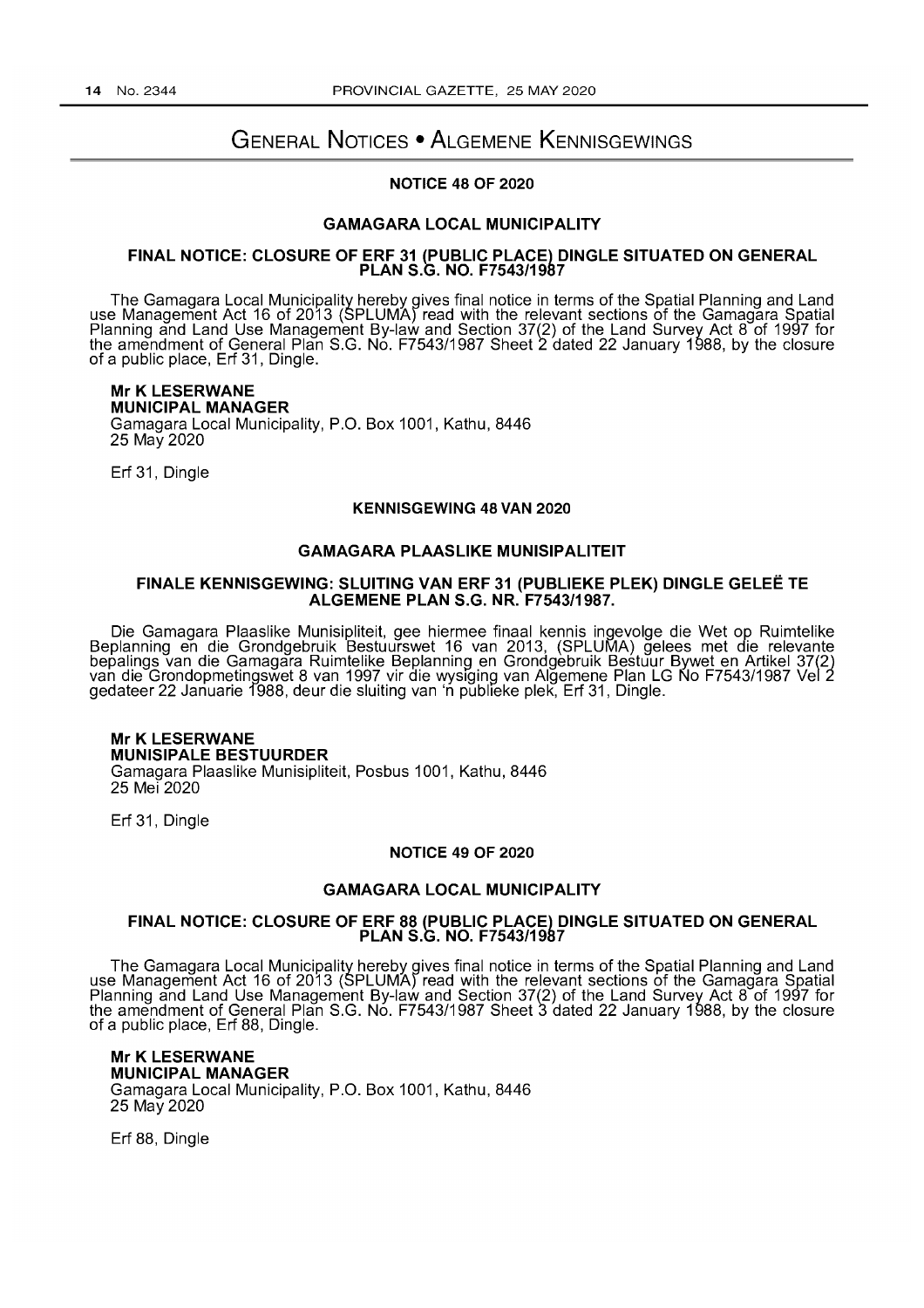### KENNISGEWING 49 VAN 2020

### GAMAGARA PLAASLIKE MUNISIPALITEIT

### FINALE KENNISGEWING: SLUITING VAN ERF 88 (PUBLIEKE PLEK) DINGLE GELEE TE ALGEMENE PLAN S.G. NR. F7543/1987.

Die Gamagara Plaaslike Munisipliteit, gee hiermee finaal kennis ingevolge die Wet op Ruimtelike Beplanning en die Grondgebruik Bestuurswet 16 van 2013, (SPLUMA) gelees met die relevante bepalings van die Gamagara Ruimtelike Beplanning en Grondgebruik Bestuur Bywet en Artikel 37(2) van die Grondopmetingswet 8 van 1997 vir die wysiging van Algemene Plan LG No F7543/1987 Vel 3 gedateer 22 Januarie f988, deur die sluiting van 'n publleke plek, Erf 88, Dingle.

### Mr K LESERWANE MUNISIPALE BESTUURDER Gamagara Plaaslike Munisipliteit, Posbus 1001, Kathu, 8446 25 Mei 2020

Erf 88, Dingle

### NOTICE 50 OF 2020

### GAMAGARA LOCAL MUNICIPALITY

### FINAL NOTICE: CLOSURE OF ERF 560 (UNNAMED STREET) DINGLE SITUATED ON GENERAL PLAN S.G. NO. F6505/1996

The Gamagara Local Municipality hereby gives final notice in terms of the Spatial Planning and Land use Management Act 16 of 2013 (SPLUMA) read with the relevant sections of the Gamagara Spatial Planning and Land Use Management By-law and Section 37(2) of the Land Survey Act 8 of 1997 for the amendment of General Plan S.G. No. F6505/1996 dated 23 September 1996, by the closure of an unnamed street, Erf 560, Dingle.

# Mr K LESERWANE

MUNICIPAL MANAGER Gamagara Local Municipality, P.O. Box 1001, Kathu, 8446 25 May 2020

Erf 560, Dingle

### KENNISGEWING 50 VAN 2020

### GAMAGARA PLAASLIKE MUNISIPALITEIT

### FINALE KENNISGEWING: SLUITING VAN ERF 560 (NAAMLOSE STRAAT) DINGLE GELEE TE ALGEMENE PLAN S.G. NR. F6505/1996.

Die Gamagara Plaaslike Munisipliteit, gee hiermee finaal kennis ingevolge die Wet op Ruimtelike Beplanning en die Grondgebruik Bestuurswet 16 van 2013, (SPLUMA) gelees met die relevante bepalings van die Gamagara Ruimtelike Beplanning en Grondgebruik Bestuur Bywet en Artikel 37(2) van die Grondopmetingswet 8 van 1997 vir die wysiging van Aigemene Plan LG No F6505/1996 gedateer 23 September 1996, deur die sluiting van 'n naamlose straat, Erf 560, Dingle.

Mr K LESERWANE MUNISIPALE BESTUURDER Gamagara Plaaslike Munisipliteit, Posbus 1001, Kathu, 8446 25 Mei 2020

Erf 560, Dingle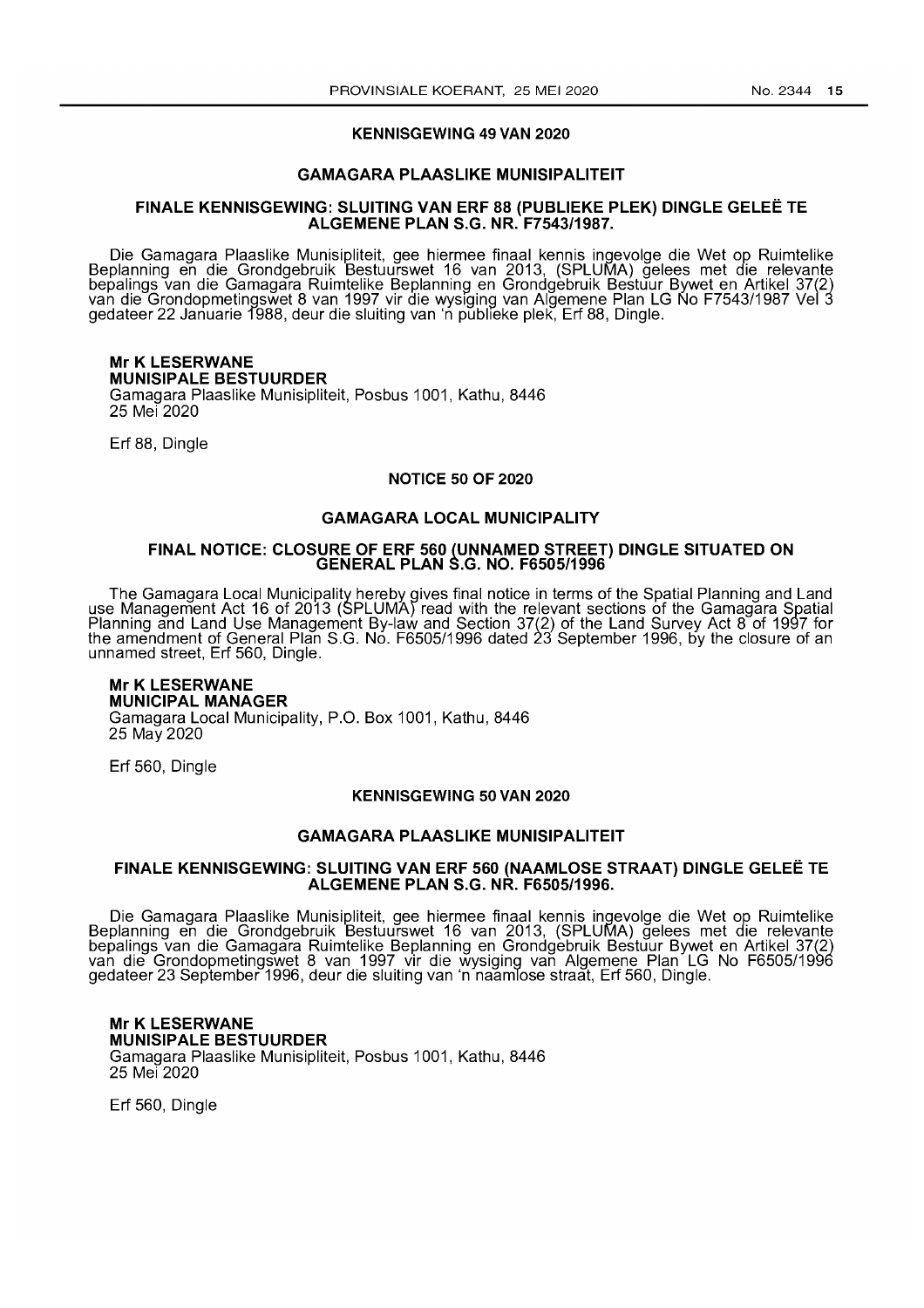### NOTICE 51 OF 2020

## GAMAGARA LOCAL MUNICIPALITY

### FINAL NOTICE: CLOSURE OF ERVEN 501,520 and 540 (PUBLIC PLACES) DINGLE SITUATED ON GENERAL PLAN S.G. NO. F6287/1993

The Gamagara Local Municipality hereby gives final notice in terms of the Spatial Planning and Land use Management Act 16 of 2013 (SPLUMA) read with the relevant sections of the Gamagara Spatial Planning and Land Use Management By-law and Section 37(2) of the Land Survey Act 8 of 1997 for the amendment of General Plan S.G. No. F6287/1993 dated 20 September 1993, by the closure of public places, Erven 501, 520 and 540, Dingle.

# Mr K LESERWANE

MUNICIPAL MANAGER

Gamagara Local Municipality, P.O. Box 1001, Kathu, 8446 25 May 2020

Erven 501, 520 and 540, Dingle

# KENNISGEWING 51 VAN 2020

# GAMAGARA PLAASLIKE MUNISIPALITEIT

# FINALE KENNISGEWING: SLUITING VAN ERWE 501, 520 en 540 (PUBLIEKE PLEKKE) DINGLE GELEE TE ALGEMENE PLAN S.G. NR. F6287/1993.

Die Gamagara Plaaslike Munisipliteit, gee hiermee finaal kennis ingevolge die Wet op Ruimtelike Beplanning en die Grondgebruik Bestuurswet 16 van 2013, (SPLUMA) gelees met die relevante bepalings van die Gamagara Ruimtelike Beplanning en Grondgebruik Bestuur Bywet en Artlkel 37(2) van die Grondopmetingswet 8 van 1997 vir die wysiging van Aigemene Plan LG No F6287/1993 gedateer 20 September 1993, deur die sluiting van publieke plekke, Erwe 501, 520 en 540, Dingle.

### Mr K LESERWANE MUNISIPALE BESTUURDER Gamagara Plaaslike Munisipliteit, Posbus 1001, Kathu, 8446 25 Mei 2020

Erwe 501,520 en 540, Dingle

### NOTICE 52 OF 2020

# UMSOBOMVU MUNICIPALITY: PUBLIC NOTICE: REVISION OF SPATIAL PLANNING AND LAND USE BY -LAW

Members of the public are herewith notified in terms of Chapter 4 of the Local Government: Municipal Systems Act, 2000 (Act 32 of 2000) that the municipality has in terms of Section 13 of the Local Government: Municipal Systems Act, 2000 (Act 32 of 2000) and Section 32 of the Spatial Planning and Land Use Management Act. 2013 (Act 16 of 2013), revised its Spatial Planning and Land Use By-Law.

Members of the public are invited to submit comments and representations on the draft By-Law. The draft By-Law will lie for inspection at the following places from 25 May 2020until 30 June 2020: Main Municipal Office: Church Street, Colesberg; Satellite Municipal Offices: Noupoort, Shaw Street, Noupoort and Norvalspont Office, Main Road, Norvalspont; Public Libraries: Colesberg Public Library, Mongezi Juda Public Library and the Noupoort Public Library.

Comments and representations on the Draft Revised By-Law, addressed to the Municipal Manager, Private Bag X 6, Colesberg, 9795, must reach the municipality not later than 30 June 2020. Persons who cannot submit comments and or representations in writing are to visit the Colesberg offices where that will be assisted to do so. Enquiries are to be directed per telephone (051 7530777) or by e-mail. (birtus@umsobomvumun.co.za) to Mr. B.J. Kapp.